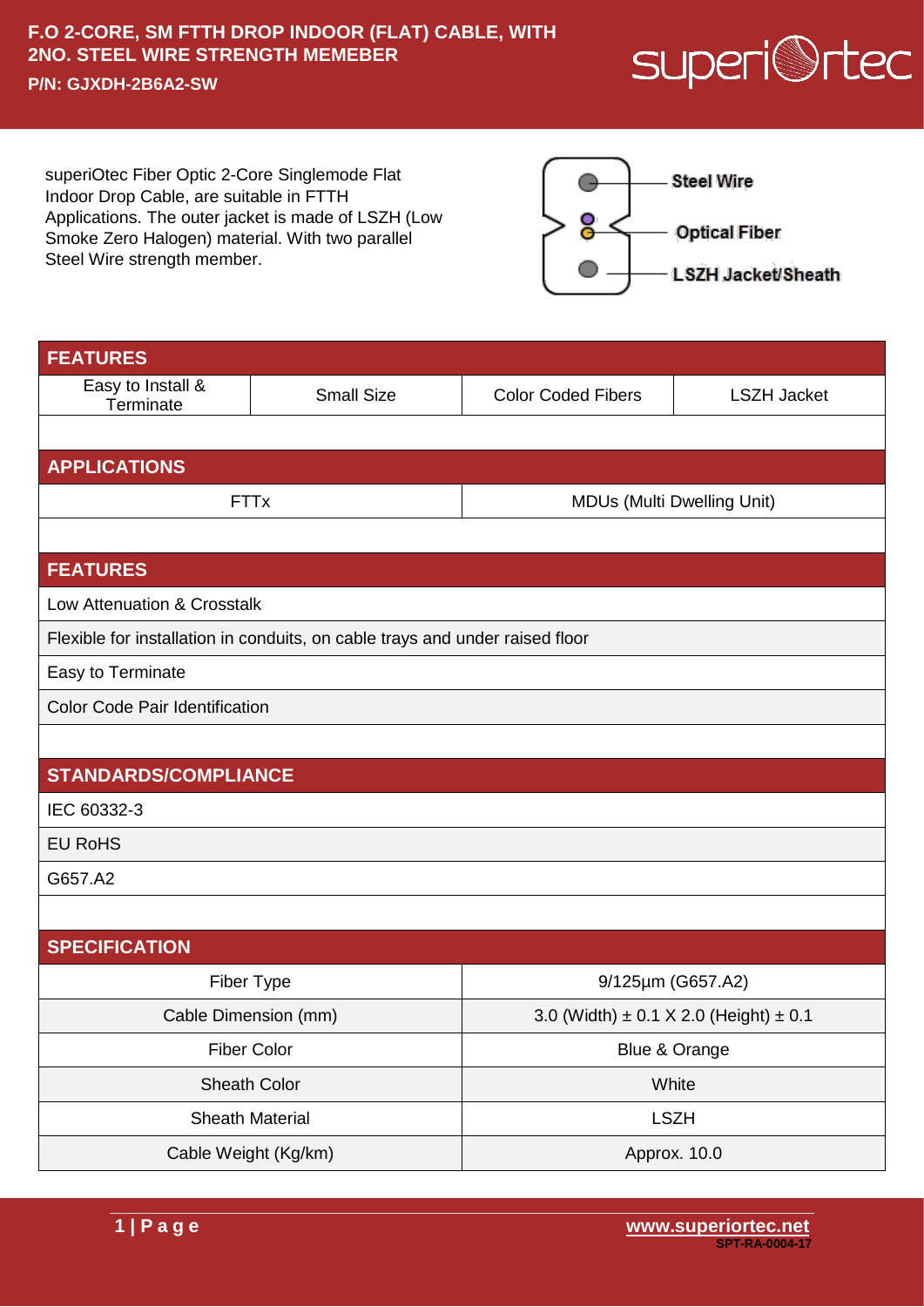## **F.O 2-CORE, SM FTTH DROP INDOOR (FLAT) CABLE, WITH 2NO. STEEL WIRE STRENGTH MEMEBER**



**P/N: GJXDH-2B6A2-SW**

| Short-Term Tensile (N)                           | 200                                                                                            |  |  |  |
|--------------------------------------------------|------------------------------------------------------------------------------------------------|--|--|--|
| Long-Term Tensile (N)                            | 100                                                                                            |  |  |  |
| Short-Term Crush (N/100mm)                       | 2200                                                                                           |  |  |  |
| Long-Term Crush (N/100mm)                        | 1000                                                                                           |  |  |  |
| Strength Member (mm)                             | Steel Wire (0.45)                                                                              |  |  |  |
| <b>Flame Retardant</b>                           | IEC 60332-3                                                                                    |  |  |  |
|                                                  |                                                                                                |  |  |  |
| <b>ENVIRONMENTAL SPECIFICATION</b>               |                                                                                                |  |  |  |
| <b>Storage Temperature</b>                       | -10 $^{\circ}$ C to +70 $^{\circ}$ C                                                           |  |  |  |
| <b>Operating Temperature</b>                     | $-10^{\circ}$ C to $+70^{\circ}$ C                                                             |  |  |  |
|                                                  |                                                                                                |  |  |  |
| <b>CHARACTERISTIC OF OPTICAL FIBER (G657.A2)</b> |                                                                                                |  |  |  |
| <b>Geometrical Characteristics</b>               |                                                                                                |  |  |  |
| <b>Cladding Diameter</b>                         | $125.0 \pm 1.0 \mu m$                                                                          |  |  |  |
| <b>Cladding Non-Circularity</b>                  | ≤1.0%                                                                                          |  |  |  |
| <b>Core-Cladding Concentricity Error</b>         | ≤0.5µm                                                                                         |  |  |  |
| <b>Coating Diameter</b>                          | $250 \pm 15$ µm                                                                                |  |  |  |
| <b>Coating Non-Circularity</b>                   | ≤3.0%                                                                                          |  |  |  |
| <b>Coating-Cladding Concentricity Error</b>      | ≤12μm                                                                                          |  |  |  |
|                                                  |                                                                                                |  |  |  |
| <b>Optical Characteristics</b>                   |                                                                                                |  |  |  |
| Mode Field Diameter                              | $8.7 \pm 0.4$ µm at 1310nm<br>$9.6 \pm 0.5$ µm at 1550nm                                       |  |  |  |
| <b>Point Discontinuity</b>                       | ≤0.05dB                                                                                        |  |  |  |
| Attenuation at 1310nm                            | $≤0.40dB/km$                                                                                   |  |  |  |
| Attenuation at 1383nm                            | $≤0.40dB/km$                                                                                   |  |  |  |
| Attenuation at 1550nm                            | ≤0.30dB/km                                                                                     |  |  |  |
| Attenuation at 1625nm                            | $≤0.32dB/km$                                                                                   |  |  |  |
| Cable cut-off Wavelength                         | $≤1260nm$                                                                                      |  |  |  |
| Minimum Bending Radius @ 1550nm                  | 7.5mm radius, 1turn <== 0.5dB<br>10mm radius, 1turn <== 0.1dB<br>15mm radius, 10turn <==0.3dB; |  |  |  |